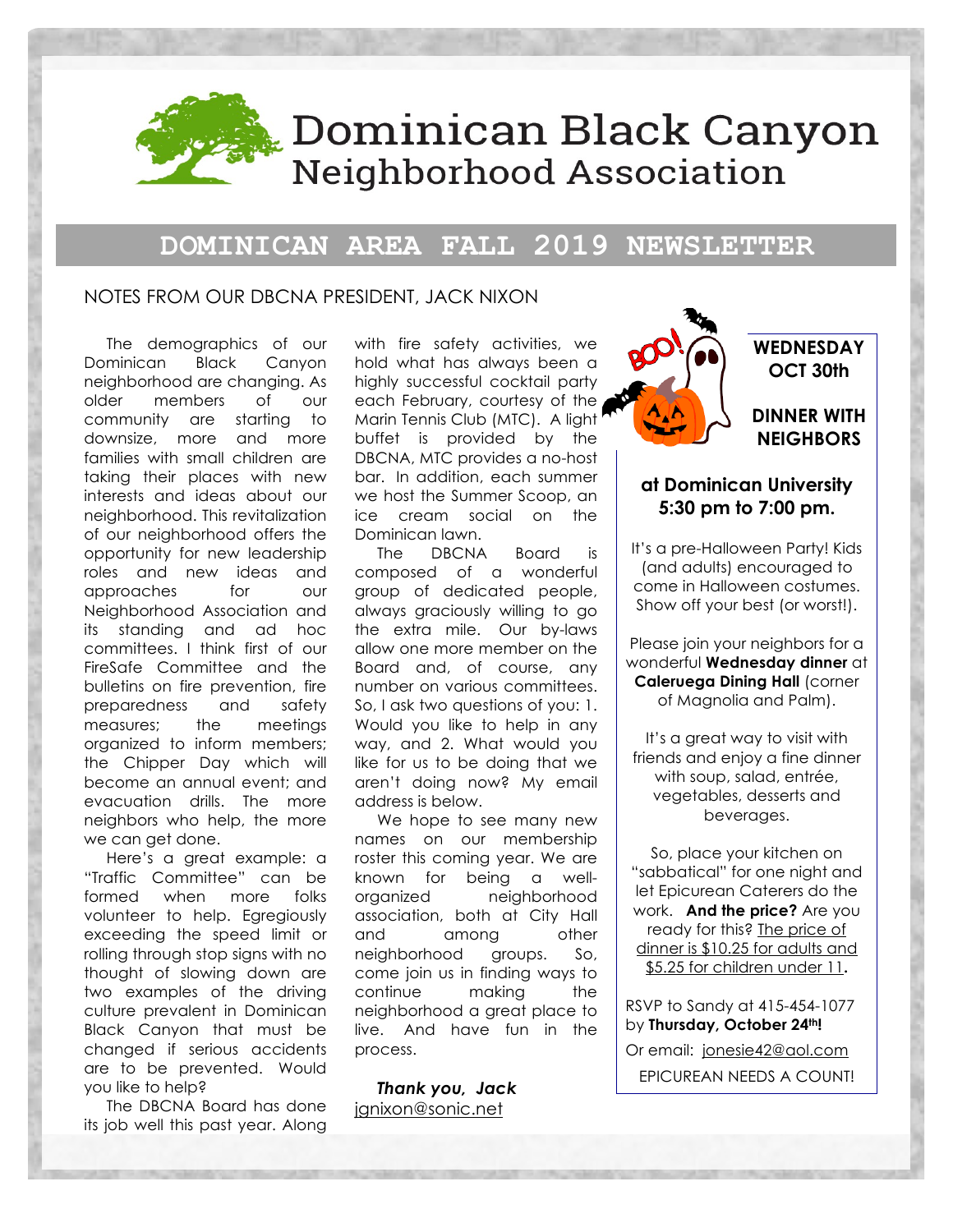

**FireSafe Committee Report**

### **How to prepare yourself and your home to survive a wildfire, see the Fire Safe Marin website:** firesafemarin.org

Wildfires are now the single biggest environmental cause of loss of life and property in California. The threat is particularly acute in a wildland-urban interface like our own Dominican neighborhood. Witness the devastating fires in Santa Rosa and Paradise. Managing the threat requires strong responses from government, our utility companies, and every homeowner—including you!

This year, the Association's Fire Safe Committee in collaboration with the San Rafael Fire Department organized the following events:

- A chipper day removed roughly 650 cubic yards of brush
- A wildfire evacuation drill educated participants about the need for evacuation preparation
- A neighborhood meeting at Trinity Church highlighted the City's response to wildfire threats

In addition, our committee participates in regular FIRESafe Marin meetings and meets with our County Supervisor, the County Fire Chief, members of the San Rafael Fire Department, and members of the San Rafael City Council.

Now is the most dangerous part of the fire season when we all need to be even more vigilant. The National Weather Service will issue Red Flag Warnings when winds are high, brush is dry, and humidity is low. This may result in a Public Safety Power Shutoff (PSPS) by PG&E. Residents would then be without power and possibly water for days. Protect your life by preparing for evacuation and signing up for notifications from Nixle (www.nixle.com) and Alert Marin (www.alertmarin.org). Protect your home by removing all vegetation within 5 feet,

keeping your roof and gutters clear of leaves and pine needles, and retrofitting your vents with 1/8" wire mesh. And be sure you have adequate insurance (full replacement coverage and a building code upgrade rider.)

Also, it is important to support more effective open space vegetation management. To create new funding for a countywide coordinated effort to improve open space management and strengthen emergency alert systems, Marin County Supervisors and fire districts throughout Marin are now considering a parcel tax proposal on the March 2020 ballot. The measure is based on numerous recent studies: Community Wildfire Protection Plan and updates (2015-2017), the County Supervisors Lessons Learned Report (2018), the Marin County Civil Grand Jury report on Wildfire Preparedness (2019), and the San Rafael Fire Protection and Action Plan (2019). To see details on the proposed wildfire prevention plan, go to www.marinwildfire.org

*Committee members: Belle Cole, John Contini, Jay Hubert (chair), Paul Minault, and Jack Nixon*

\* \* \* \* \* \* \* \* \* \* \* \* \* \* \* \* \* \* \* \*

# **About Your Homeowners Insurance**

The good news is that few insurance companies are cancelling policies at this time, even though many of them have stopped writing new policies in zip code 94901. The bad news is that the typical premium will cost about 6% more, and difficulties in finding insurance could make your home harder to sell.

All of the Dominican Black Canyon neighborhood is included in the Wildland-Urban Interface, (WUI) which is a zone of transition between wildland (unoccupied land) and human development. Communities in the WUI are at risk of catastrophic wildfire.

 $\mathcal{L}$ About 74% of homeowners who lost homes in North Bay fires were under insured. Don't let that happen to you. If the premium for full replacement coverage and a building code upgrade rider exceeds your budget, increase the deductible on the policy rather than settling for only partial coverage. For more details or for more information about what to do if your insurance is cancelled, go to the FireSafe Marin website for excellent information:

https://www.firesafemarin.org/insurance